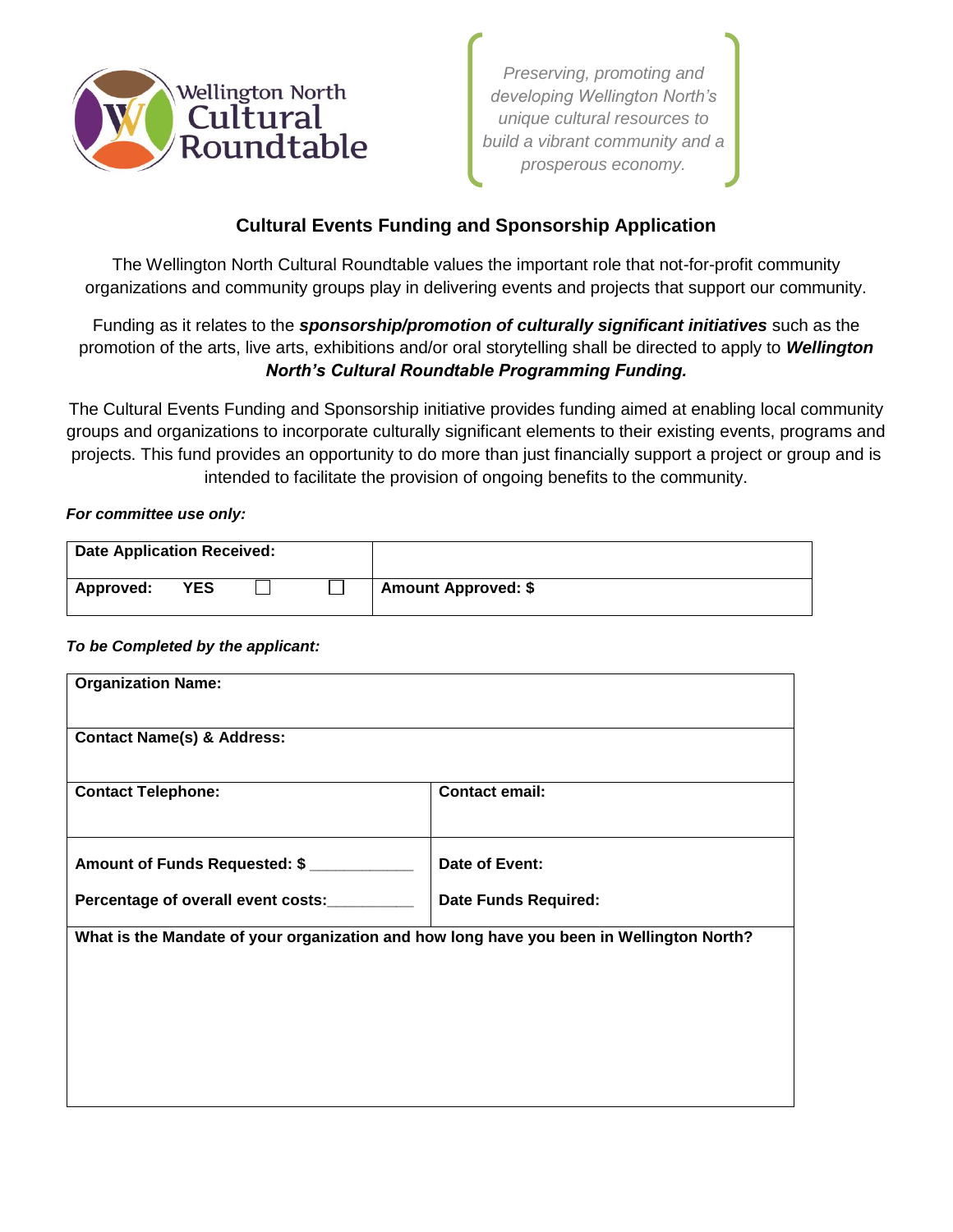| 1) Please provide a brief description of your project/event and what you intend to do with |  |
|--------------------------------------------------------------------------------------------|--|
| the grant from the Cultural Roundtable.                                                    |  |

**2) How many years have you held this event/project and what benefits will the project bring to the Wellington North community?**

**3) Please list the main objectives that your project aims to achieve. (max of 3)**

**4) What partnerships have you developed with other community groups to plan and/or implement your event or project?**